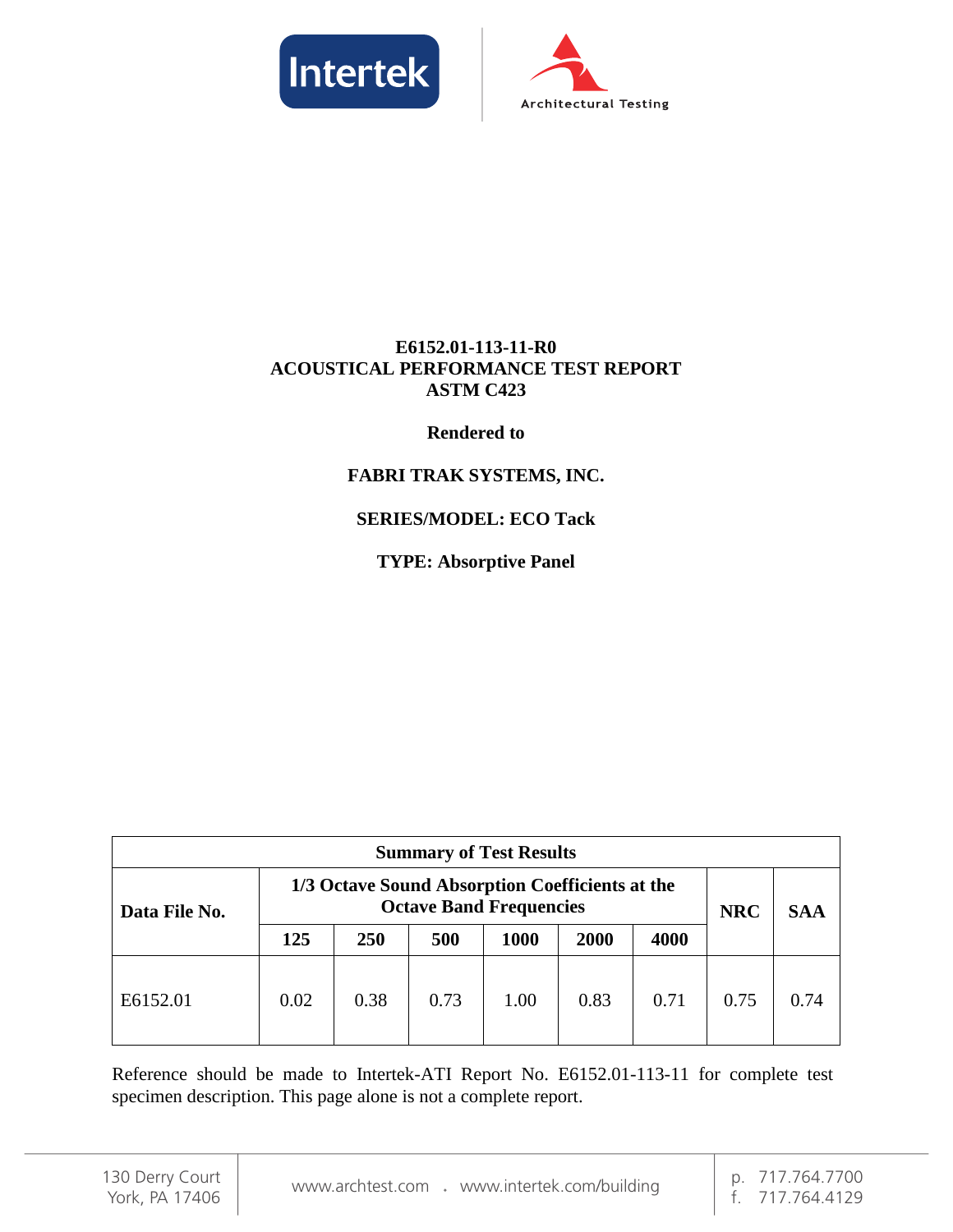



#### **Acoustical Performance Test Report**

FABRI TRAK SYSTEMS, INC. 111 West Park Drive Mt. Laurel, New Jersey 08054

| Report             | E6152.01-113-11 |
|--------------------|-----------------|
| <b>Test Date</b>   | 03/23/15        |
| <b>Report Date</b> | 04/20/15        |

#### **Project Scope**

Architectural Testing, Inc., a subsidiary of Intertek (Intertek-ATI), was contracted to conduct a sound absorption test. The complete test data is included as Appendix B of this report. The client provided the test specimen.

#### **Test Methods**

Testing for this project was conducted in accordance with the following standards. The equipment listed in the attachments meets the requirements of the following standards.

ASTM C423-09a, *Standard Test Method for Sound Absorption and Sound Absorption Coefficients by the Reverberation Room Method* ASTM E795-05 (2012), *Standard Practices for Mounting Test Specimens During Sound Absorption Tests* 

#### **Test Procedure**

All measurements were conducted in the HT test chamber receive room at Intertek-ATI located in York, Pennsylvania. The sensitivity of the microphones was checked before measurements were conducted. Empty room sound absorption measurements were conducted before the specimen was installed. Full room sound absorption measurements were conducted after the specimen was installed.

For the empty and full room measurements, ten decay measurements were conducted at each of the five microphone positions. Data was obtained at 1/3 octave band frequencies ranging from 80 to 5000 hertz. The air temperature and relative humidity conditions were monitored and recorded during the measurements.

#### **Specimen Mounting**

For the Type A mounting, the test specimen was placed directly against the floor of the reverberation room with the absorptive side facing the sound field. The perimeter of the specimen was sealed to the floor with duct tape.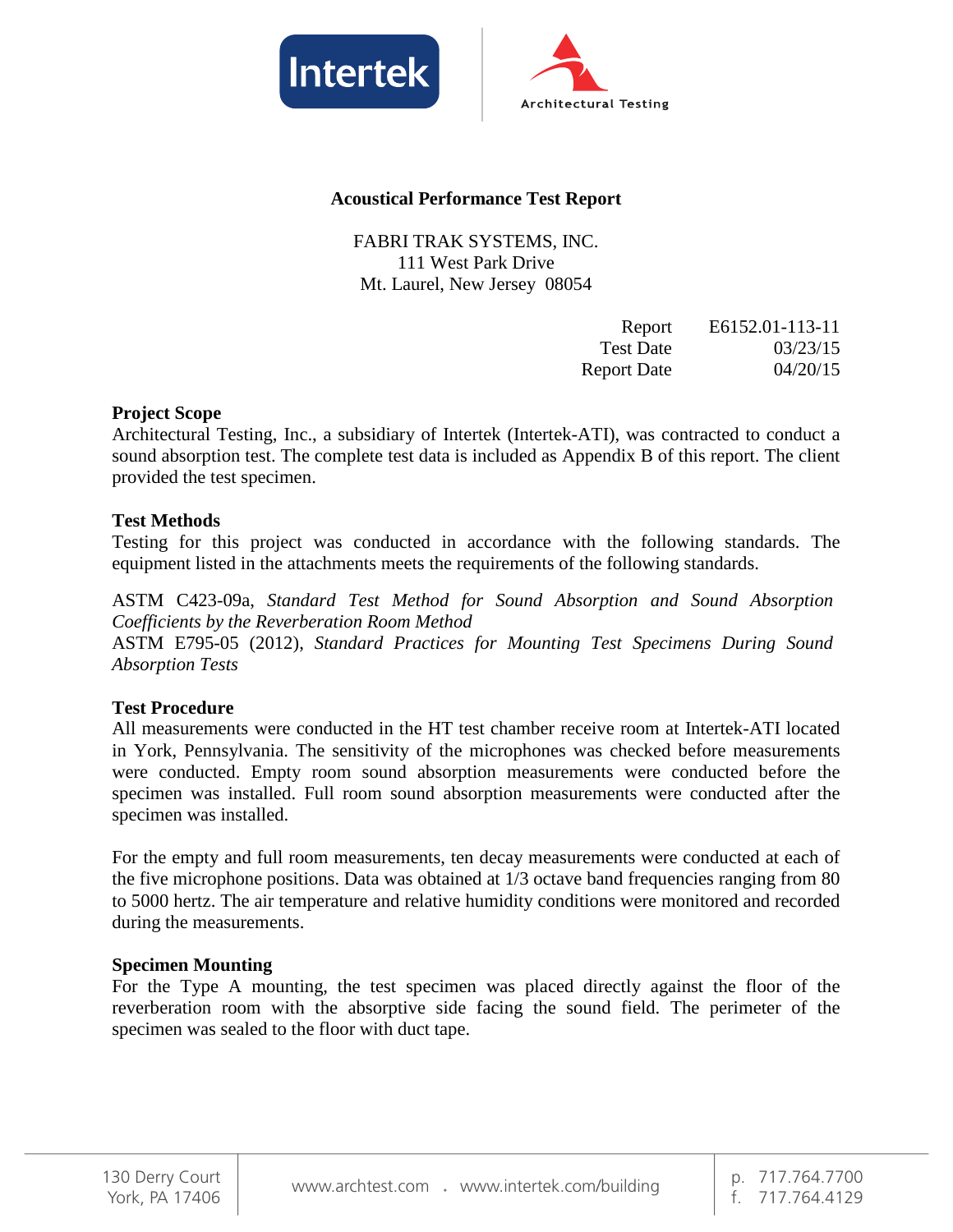



#### **Test Calculations**

The Sound Absorption Coefficient is the full room absorption minus the empty room absorption divided by the area of the sample in  $m^2$ . The Sound Absorption Coefficient is dimensionless.

The Noise Reduction Coefficient (NRC) rating is the arithmetic average of the sound absorption coefficients at 250, 500, 1000 and 2000 hertz. The average is rounded to the nearest multiple of 0.05.

The Sound Absorption Average (SAA) rating is the arithmetic average of the sound absorption coefficients at the frequencies ranging from 200 to 2500 hertz. The average is rounded to the nearest multiple of 0.01.

#### **Specimen Description**

Four, 1.22 m by 1.37 m panels, were arranged to produce the 2.44 m by 2.74 m test specimen. The total weight of the specimen was 15.91 kg. Photographs are included in Appendix C.

| <b>Description</b>                               | <b>Thickness</b> | <b>Density</b>         | Weight               |
|--------------------------------------------------|------------------|------------------------|----------------------|
| Tackable finish formaldehyde free skin           | 2.10<br>mm       | 204.76 $\text{kg/m}^3$ | 0.43 $\text{kg/m}^2$ |
| Ecose formaldehyde free 6# density<br>fiberglass | 19.39<br>mm      | 100.56 $\text{kg/m}^3$ | 1.95 $\text{kg/m}^2$ |

*\* - Stated per Client/Manufacturer*

#### **Comments**

The client did not supply a report drawing of the test specimen. Intertek-ATI will store test specimen samples for four years.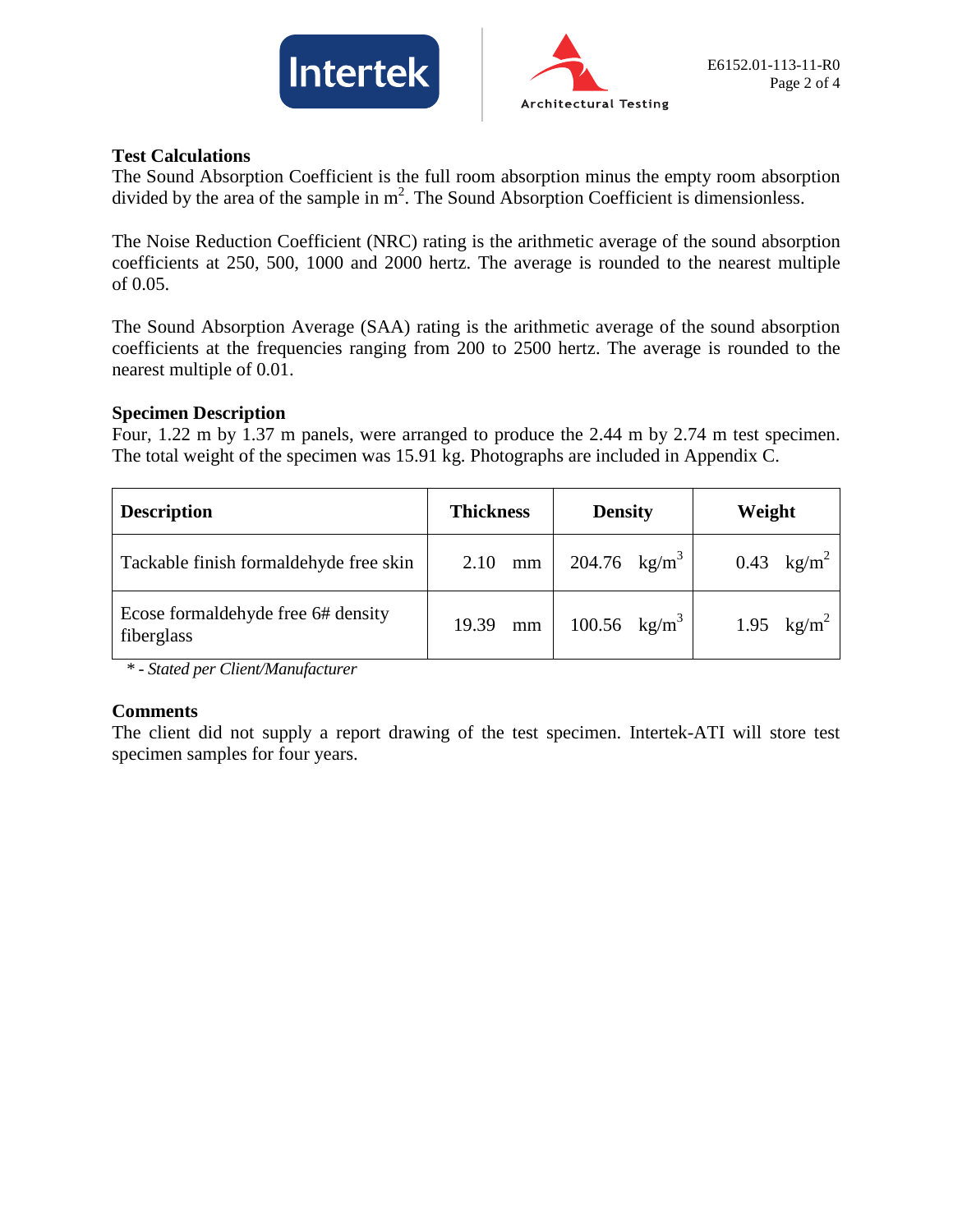



Intertek-ATI will service this report for the entire test record retention period. Test records, such as detailed drawings, datasheets, representative samples of test specimens, or other pertinent project documentation, will be retained by Intertek-ATI for the entire test record retention period. The test record retention period ends four years after the test date.

This report does not constitute certification of this product nor an opinion or endorsement by this laboratory. It is the exclusive property of the client so named herein and relates only to the specimen tested. This report is intended to help in the client's quality assurance program, but it does not represent a continuous or exhaustive evaluation of the specimen tested or of other products or materials that were not evaluated. The statements and data provided herein do not constitute approval, disapproval, certification, or acceptance of performance or materials.

### **This report may not be reproduced, except in full, without the written approval of Intertek-ATI.**

For INTERTEK-ATI:

Eric A. Thompson Todd D. Kister

EAT:jmcs

ord P. Kistn

Technician - Acoustical Testing Laboratory Supervisor – Acoustical Testing

Attachments (pages): This report is complete only when all attachments listed are included. Appendix-A: Equipment description (1) Appendix-B: Complete test results (2) Appendix-C: Photographs (1)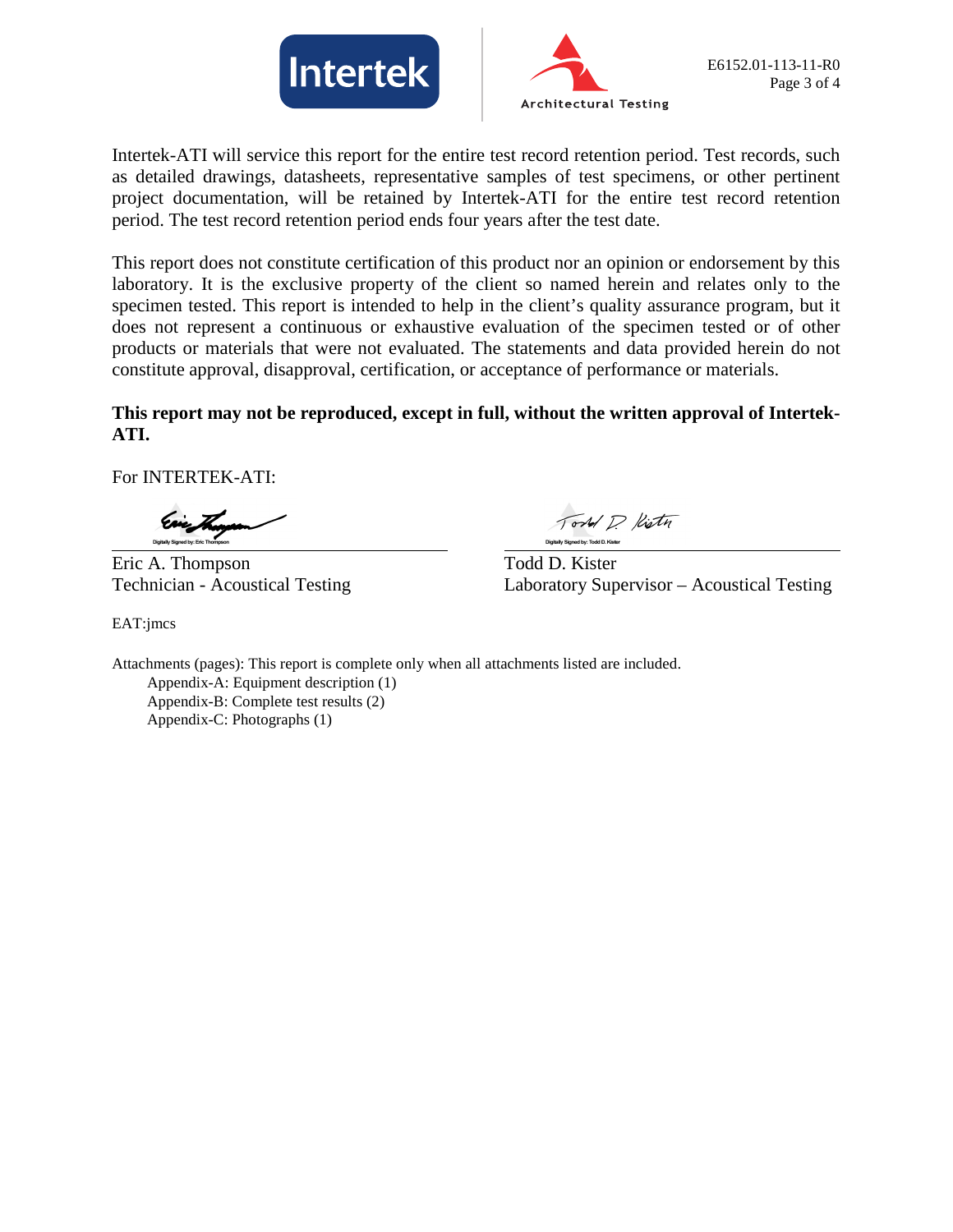



# **Revision Log**

| Rev. #         | Date           | Page(s) | Revision(s)           |
|----------------|----------------|---------|-----------------------|
| R <sub>0</sub> | $04/20/15$ N/A |         | Original Report Issue |

This report produced from controlled document template ATI 00270, revised 02/13/15.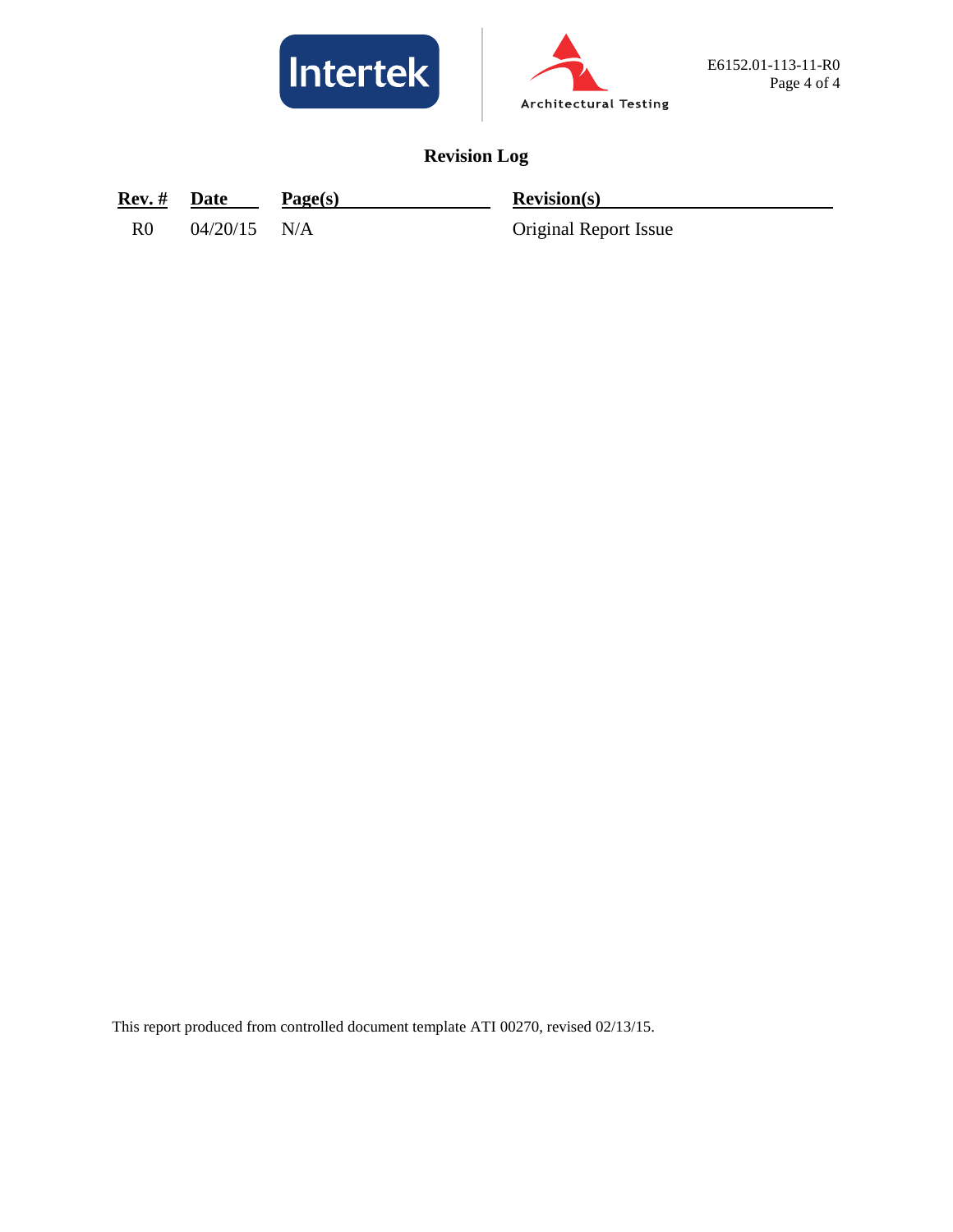



E6152.01 -113-11

# **Appendix A**

#### **Instrumentation:**

| <b>Instrument</b>                              | Manufacturer            | Model        | <b>Description</b>                 | <b>ATI</b><br><b>Number</b> | Date of<br><b>Calibration</b> |
|------------------------------------------------|-------------------------|--------------|------------------------------------|-----------------------------|-------------------------------|
| Data Acquisition Unit                          | National Instruments    | PXI-1033     | Data Acquisition card              | 65127                       | $\ast$<br>04/14               |
| Receive Room<br>Microphone                     | PBC Piezotronics        | 378B20       | Microphone and Preamplifier        | 64907                       | 11/14                         |
| Receive Room<br>Microphone                     | <b>PCB</b> Piezotronics | 378B20       | Microphone and Preamplifier        | 64908                       | 11/14                         |
| Receive Room<br>Microphone                     | <b>PCB</b> Piezotronics | 378B20       | Microphone and Preamplifier        | 64909                       | 11/14                         |
| Receive Room<br>Microphone                     | <b>PCB</b> Piezotronics | 378B20       | Microphone and Preamplifier        | 64910                       | 11/13                         |
| Receive Room<br>Microphone                     | <b>PCB</b> Piezotronics | 378B20       | Microphone and Preamplifier        | 64911                       | 11/14                         |
| Receive Room<br><b>Environmental Indicator</b> | Vaisala                 | <b>HMW92</b> | <b>Temperature Humidity Sensor</b> | 64286                       | 06/14                         |
| Microphone Calibrator                          | Norsonic                | 1251         | Pistonphone Calibrator             | 65105                       | 04/14                         |

*\*- Note: The calibration frequency for this equipment is every two years per the manufacturer's recommendation.*

#### **Test Chamber:**

|              | Volume                                  | <b>Description</b>                     |
|--------------|-----------------------------------------|----------------------------------------|
| Receive Room |                                         | Rotating vane and stationary diffusers |
|              | $234 \text{ m}^3 (8291.3 \text{ ft}^3)$ | Temperature and humidity controlled    |
|              |                                         | Isolation pads under the floor         |

*N/A-Non Applicable*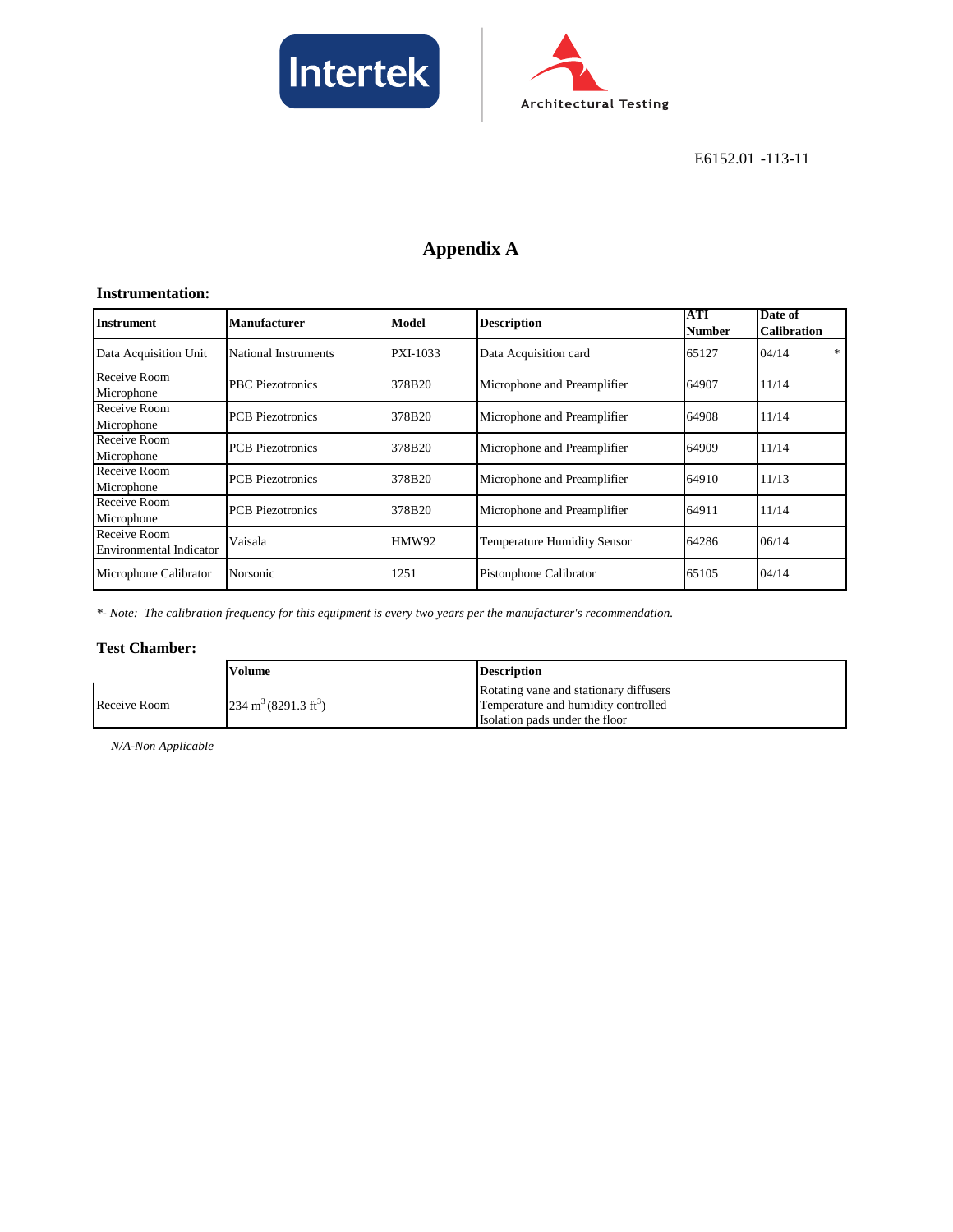



**Appendix B**

# **Complete Test Results**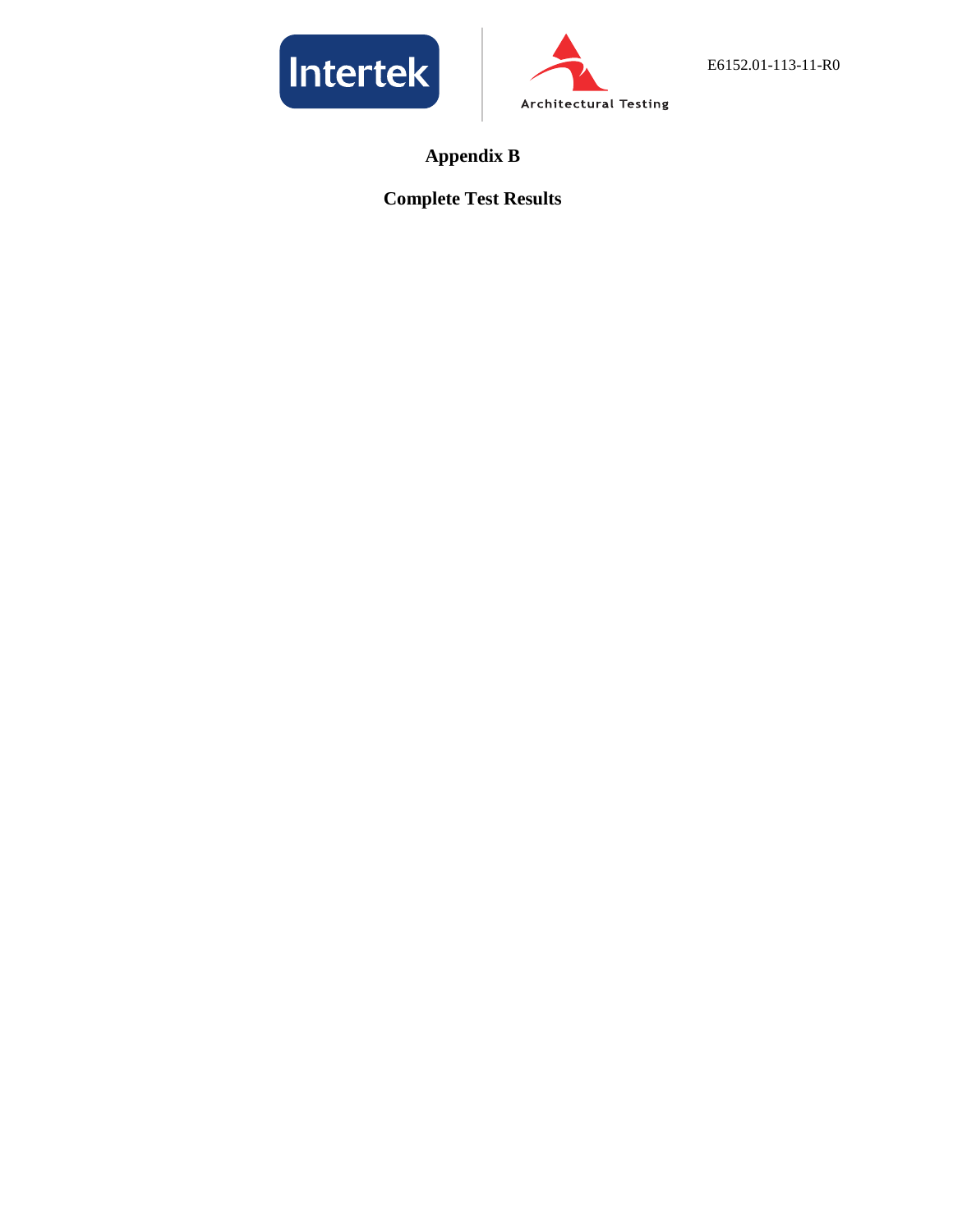





# **SOUND ABSORPTION**

ASTM C 423

| <b>Test Date</b>     | 03/23/15                 |                  |  |  |  |
|----------------------|--------------------------|------------------|--|--|--|
| ATI No.              | E6152.01                 |                  |  |  |  |
| <b>Client</b>        | Fabri Trak Systems, Inc. |                  |  |  |  |
| <b>Specimen</b>      | Series/Model: ECO Tack   |                  |  |  |  |
|                      |                          |                  |  |  |  |
| Operator             |                          | Eric A. Thompson |  |  |  |
| <b>Sample Area</b>   | 6.69 $m^2$               |                  |  |  |  |
| <b>Mounting Type</b> | A                        |                  |  |  |  |
|                      | Empty                    | Full             |  |  |  |
| Temp C               | 22                       | 22               |  |  |  |
| <b>RH %</b>          | 52                       | 51               |  |  |  |
| <b>B.P.</b> (mb)     | 1023                     |                  |  |  |  |

|             | <b>Empty Room</b> |                    | <b>Full Room</b>  |                    | <b>Absorption</b>  | <b>Relative</b>    |
|-------------|-------------------|--------------------|-------------------|--------------------|--------------------|--------------------|
| <b>Freq</b> | <b>Absorption</b> | <b>Uncertainty</b> | <b>Absorption</b> | <b>Uncertainty</b> | <b>Coefficient</b> | <b>Uncertainty</b> |
| (Hz)        | (m <sup>2</sup> ) |                    | (m <sup>2</sup> ) |                    |                    |                    |
| 80          | 4.41              | 0.565              | 4.52              | 0.588              | 0.02               | 0.122              |
| 100         | 4.15              | 0.494              | 4.45              | 0.525              | 0.05               | 0.108              |
| 125         | 4.18              | 0.300              | 4.35              | 0.360              | 0.02               | 0.070              |
| 160         | 4.03              | 0.316              | 4.85              | 0.319              | 0.12               | 0.067              |
| 200         | 4.07              | 0.134              | 5.72              | 0.099              | 0.25               | 0.025              |
| 250         | 4.44              | 0.052              | 7.01              | 0.054              | 0.38               | 0.011              |
| 315         | 4.83              | 0.051              | 8.39              | 0.034              | 0.53               | 0.009              |
| 400         | 4.95              | 0.055              | 9.33              | 0.055              | 0.66               | 0.012              |
| 500         | 5.02              | 0.057              | 9.92              | 0.150              | 0.73               | 0.024              |
| 630         | 4.59              | 0.051              | 10.28             | 0.025              | 0.85               | 0.009              |
| 800         | 4.59              | 0.047              | 10.84             | 0.031              | 0.93               | 0.008              |
| 1000        | 4.68              | 0.011              | 11.36             | 0.027              | 1.00               | 0.004              |
| 1250        | 5.18              | 0.019              | 11.57             | 0.023              | 0.96               | 0.004              |
| 1600        | 5.16              | 0.017              | 11.18             | 0.019              | 0.90               | 0.004              |
| 2000        | 5.01              | 0.010              | 10.59             | 0.023              | 0.83               | 0.004              |
| 2500        | 5.21              | 0.016              | 10.59             | 0.121              | 0.80               | 0.018              |
| 3150        | 5.70              | 0.012              | 10.63             | 0.012              | 0.74               | 0.002              |
| 4000        | 5.87              | 0.007              | 10.65             | 0.008              | 0.71               | 0.002              |
| 5000        | 6.24              | 0.011              | 10.63             | 0.005              | 0.66               | 0.002              |

**NRC Rating 0.75** *(Noise Reduction Coefficient)*

**SAA Rating 0.74** *(Sound Absorption Average)*

*Notes:*

*1) The NRC rating is the arithmetic average of the sound absorption coefficients at 250, 500, 1000, and 2000 hertz. The average is rounded to the nearest multiple of 0.05.*

*2) The SAA rating is the arithmetic average of the sound absorption coefficients at the frequencies ranging from 200 to 2500 hertz. The average is rounded to the nearest multiple of 0.01.*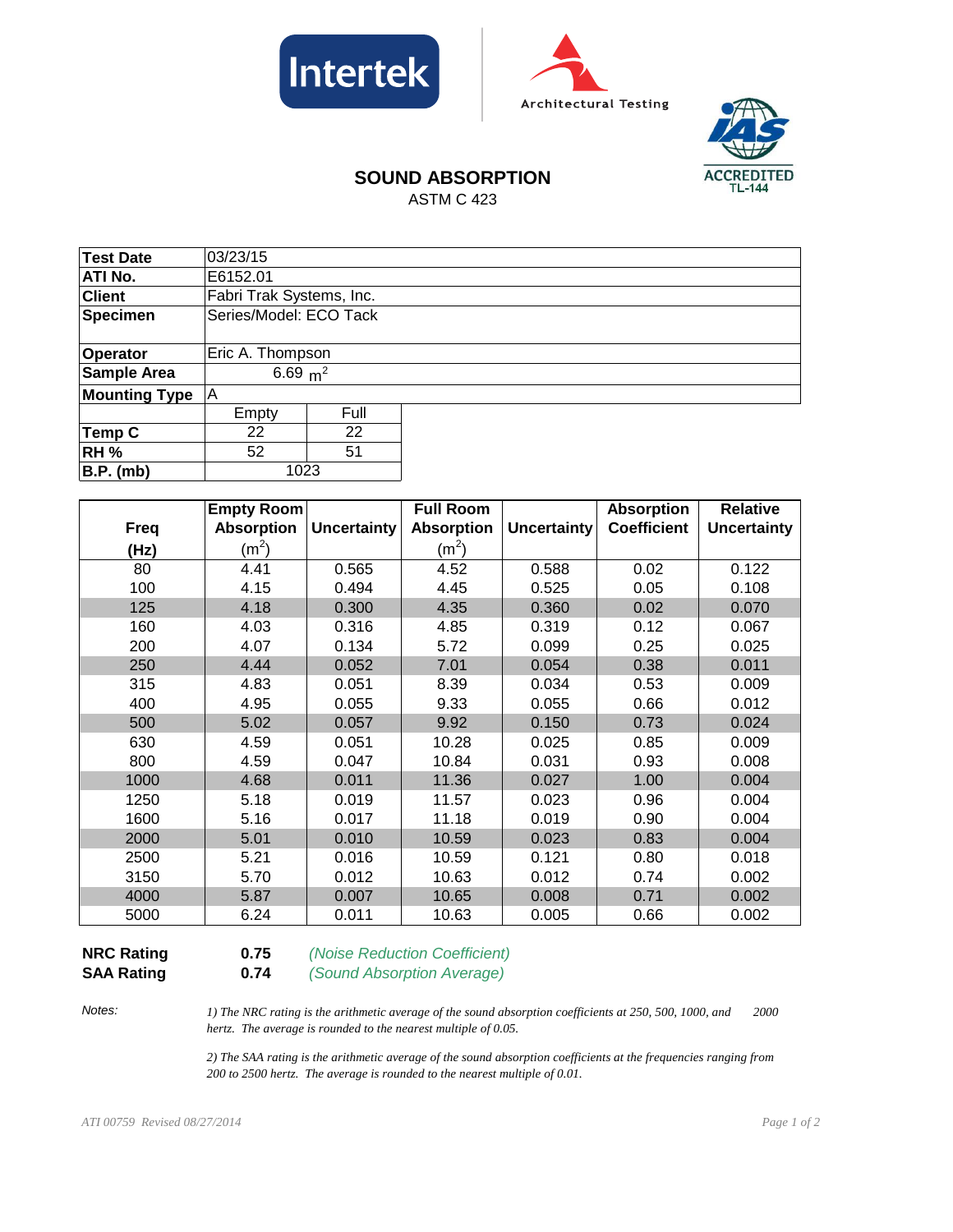





# **SOUND ABSORPTION**

ASTM C 423

| <b>Test Date</b>     | 03/23/15                 |                  |  |  |  |
|----------------------|--------------------------|------------------|--|--|--|
| ATI No.              | E6152.01                 |                  |  |  |  |
| <b>Client</b>        | Fabri Trak Systems, Inc. |                  |  |  |  |
| <b>Specimen</b>      | Series/Model: ECO Tack   |                  |  |  |  |
|                      |                          |                  |  |  |  |
| Operator             |                          | Eric A. Thompson |  |  |  |
| <b>Sample Area</b>   | 6.69 $m^2$               |                  |  |  |  |
| <b>Mounting Type</b> | ΙA                       |                  |  |  |  |
|                      | Empty                    | Full             |  |  |  |
| Temp C               | 21.7                     | 21.8             |  |  |  |
| <b>RH %</b>          | 52                       | 51               |  |  |  |
| <b>B.P.</b> (mb)     | 1023                     |                  |  |  |  |